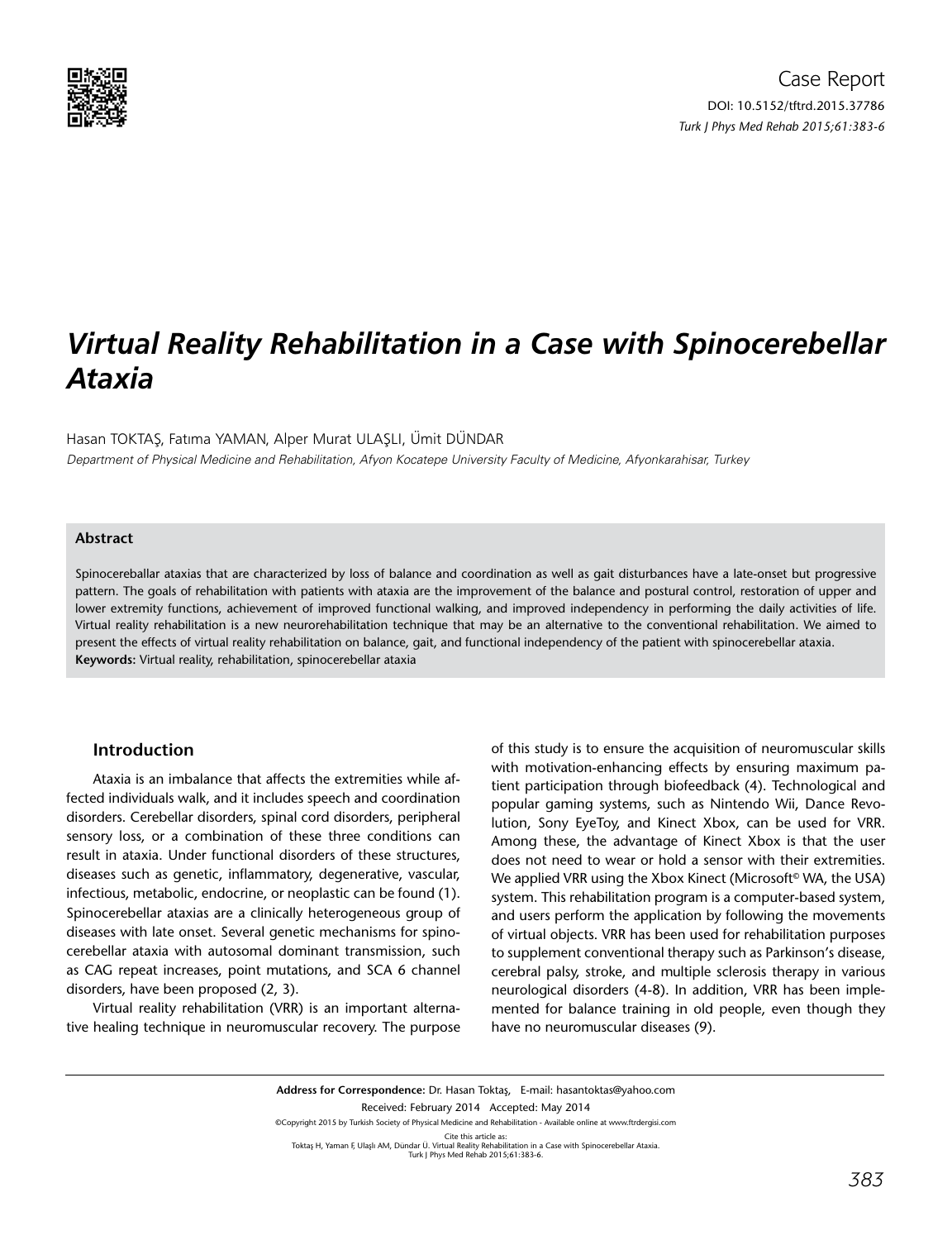In this study, we present the case of a patient showing the effects of VRR administered alone in a patient with spinocerebellar ataxia on walking, balance, and functional independence.

## **Case Report**

A 55-year-old male presented with complaints that started with a speech disorder 8 years ago. Complaints progressed with symptoms such as slow movements, difficulty in walking, and imbalance. The patient was admitted to the neurology clinic of our hospital with these complaints. A diagnosis of autosomal dominant spinocerebellar ataxia was made based on the results of radiological and electrophysiological examinations as well as after obtaining the family history. Because of the aggravation of symptoms over the last year, the patient presented to our polyclinic and was hospitalized for rehabilitation.

In the last year, the patient's complaints of walking disorder and imbalance increased. Because of this, he had a difficulty in performing activities of daily living. Although muscle strength in the proximal upper and lower extremities was 4/5 on neurologi-



**Figure 1.** The patient is playing bowling



**Figure 2.** The patient is playing football

cal examination, other muscle strengths, deep tendon reflexes, and sensory examination results were normal. The patient was walking with an increased step length or with a staggering gait and short steps. On cerebellar examination, dysmetria and dysdiadochokinesis were detected and the Romberg test was positive.

After being assessed, the patient was considered suitable for VRR program. Detailed information about the VRR program was provided to the patient, and the implementation of the VRR program was proposed instead of the conventional rehabilitation program. The patient agreed, and written informed consent was provided.

VRR program implementation: An Xbox Kinect system was connected to a television with a 47-inch LCD screen. When the patient moved in front of the television, his movements were simulated by the Kinect sensor. Three trial sessions were applied to the patient to introduce the system and provide orientation. The rehabilitation program was administered in an isolated and quiet room of sufficient size under the supervision of a physiotherapist.

Sports games that have therapeutic effectiveness on balance, coordination, and motor activities were selected. The patient played a bowling game and then games of darts, tennis, and football (Figure 1, 2). The patient completed the VRR pro-



**Figure 3.** The dynamic balance test is being performed with the Kinesthetic Ability Trainer 4000 device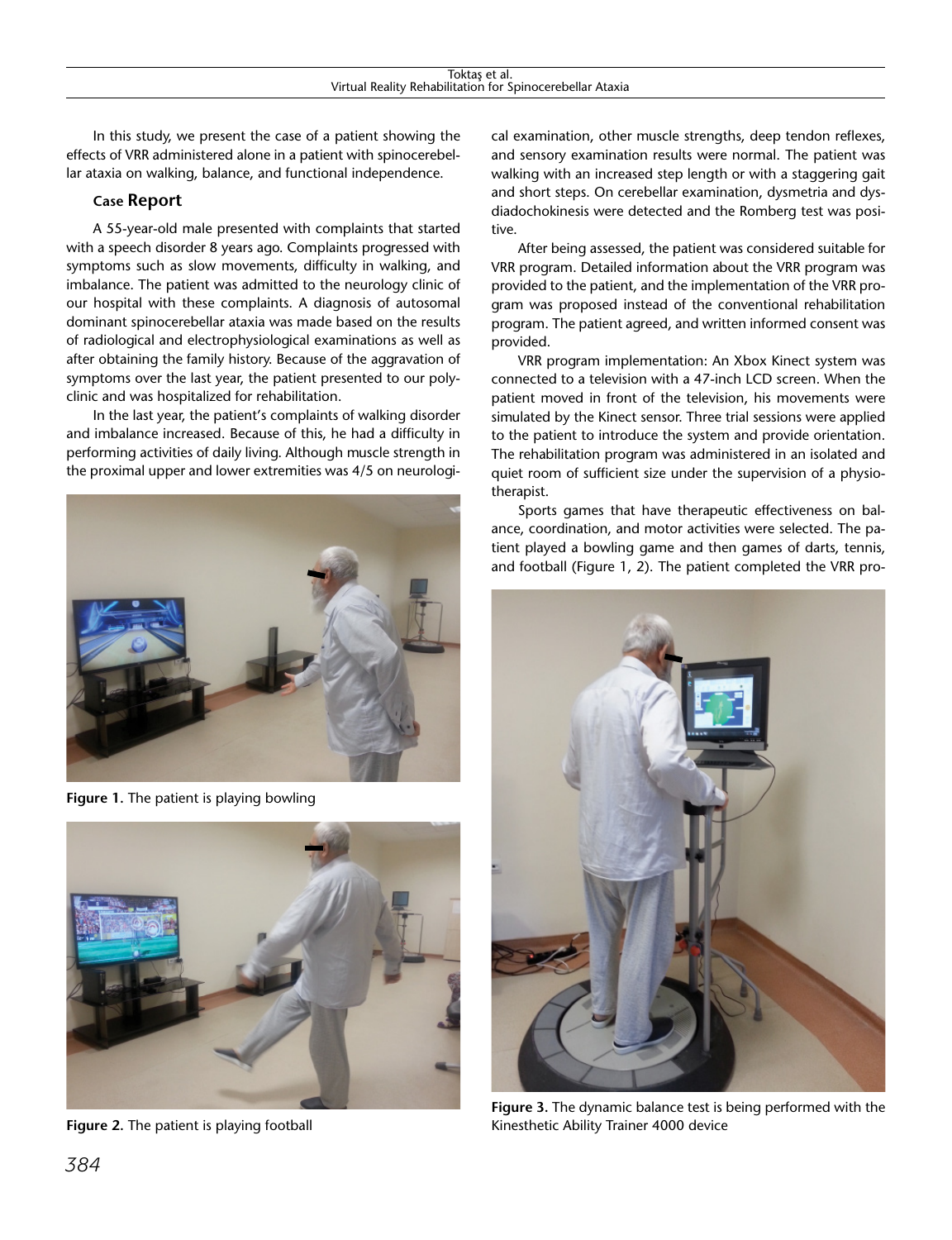gram in a total of 30 sessions spread over 5 days a week with at least 1 h every day.

In the first 2 weeks, while playing football, he suffered loss of balance three times. However, he did not experience any drop attacks throughout the entire rehabilitation program. The patient expressed that he felt more capable and in balance after playing games.

Before the rehabilitation program, the patient needed a person's supervision to avoid falling and loss of balance and coordination while he walked on the flat ground [functional ambulation scale, Phase 3]; however, he needed physical assistance only in activities such as climbing stairs and slopes after the rehabilitation program (Phase 4).

To evaluate the walking distance, a 6-minute walk test (6 MWT) was performed. The walking distance was 225 m before the rehabilitation program, and it increased to 290 meters after the program.

On the Berg Balance Scale (BBS), which was used to evaluate static balance, the patient scored 38 (moderate risk of falling) before the rehabilitation program; the score increased to 42 (low level of risk of falling) after the program.

The Kinesthetic Ability Trainer 4000 (Med-Fit Systems, Inc.543, East Alvarado St Fallbrook, CA 9202) was used for the evaluation of dynamic balance. Dynamic testing in this device was done by the patient following a cursor on the screen, using the base he stepped on (Figure 3). The overall dynamic balance score of the patient was 2009 before the rehabilitation; it fell to 1599 after the rehabilitation (according to the original manual of Kinesthetic Ability Trainer 4000, a dynamic equilibrium score in the range of 750–950 is considered as excellent, 1500–2000 as good, and 2000–2500 as not good). The Kinesthetic Ability Trainer 4000 device was only used for testing purposes prior to the start of the VRR program and after the completion of the rehabilitation program; it was not used for balance training.

The functional independence measure (FIM) was used to assess the impact of the VRR program on the patient's independence in daily basic physical and cognitive activities. The motor FIM was 70 points before the rehabilitation program, and it increased to 80 points at the end of rehabilitation.

## **Discussion**

In the present report, we describe the case of a patient with spinocerebellar ataxia who showed an improvement in the level of walking and static and dynamic balance as well as functional independence after being enrolled into the VRR program. To our knowledge, no other study has shown the effects of the VRR program in an adult patient with spinocerebellar ataxia; hence, this case report may be useful as a guide. We provided an improvement in the patient's functional ambulation scale, walking distance, balance capacity, and independence measurement. VRRbased training is thought to develop capacity in motor muscles and ensure the targeted movement of the extremities in ataxia as well as improve the dynamic balance and coordination of the entire body (9, 10). Additionally, the VRR program offers a safe, a motivating, and an entertaining environment (11). Considering these features, we chose the VRR program for our patient.

We separately evaluated the static and dynamic balance in our patient and tested the static balance with BBS and the dynamic balance with the Kinesthetic Ability Trainer device. Günendi et al. (12) demonstrated the reliability of quantitative static and dynamic balance tests and the correlation with other clinical balance tests applied in the Kinesthetic Ability Trainer device in our country. Gutiérrez et al. (8) stated that the VRR program provided a more significant improvement in postural and balance control than the conventional physiotherapy program in patients with multiple sclerosis. In this study, although dynamic posturography was used in postural analysis, BBS and the Tinetti scale were used for balance evaluation. Moreover, it was shown in a study that intensive coordination training including the VRR program increased motor performance and balance in children having ataxia with progressive cerebellar degeneration (10). At the end of the VRR program, our patient also showed an increase in balance. We observed an increase in balance with the methods where both static and dynamic balances were individually evaluated.

The VRR program was also shown to improve the function and distance of walking in patients with stroke in previous studies; in particular, games such as tennis, bowling, and golf were found to more effectively improve upper extremity functions (13). It was reported that at least a 54-m increase should considered as a clinically significant change in 6-MWT, which is used to evaluate walking (14). We also demonstrated that a clinically significant increase in 6-MWT was provided through the VRR program.

In comparison to a conventional rehabilitation program, Turoll et al. (15) reported significant improvements in FIM of stroke patients with a VRR program supplementary to the conventional rehabilitation program. We also demonstrated a increase in the motor part of FIM in our patient at the end of the rehabilitation.

#### **Conclusion**

Xbox Kinect is a low-cost system with commercially available different computer-based games, and it allows choosing games specific to the patient. Our primary goal, in this case, was to provide postural control with the selected games for the VRR program; our secondary goal was to improve functions of the upper and lower extremities. Although we showed improvements in our patient, randomized controlled studies with more subjects, which also involve comparison with the conventional rehabilitation program, are needed in the future.

**Informed Consent:** Written informed consent was obtained from patient who participated in this case.

**Peer-review:** Externally peer-reviewed.

**Author Contributions:** Concept - H.T.; Design - H.T., F.Y.; Supervision - Ü.D.; Kaynaklar - H.T., F.Y., A.M.U.; Malzemeler - H.T., F.Y.; Data Collection and/or Processing - F.Y.; Analysis and/or Interpretation - H.T., F.Y.; Literature Search - F.Y., A.M.U.; Writing Manuscript - H.T., F.Y.; Critical Review - A.M.U., Ü.D.